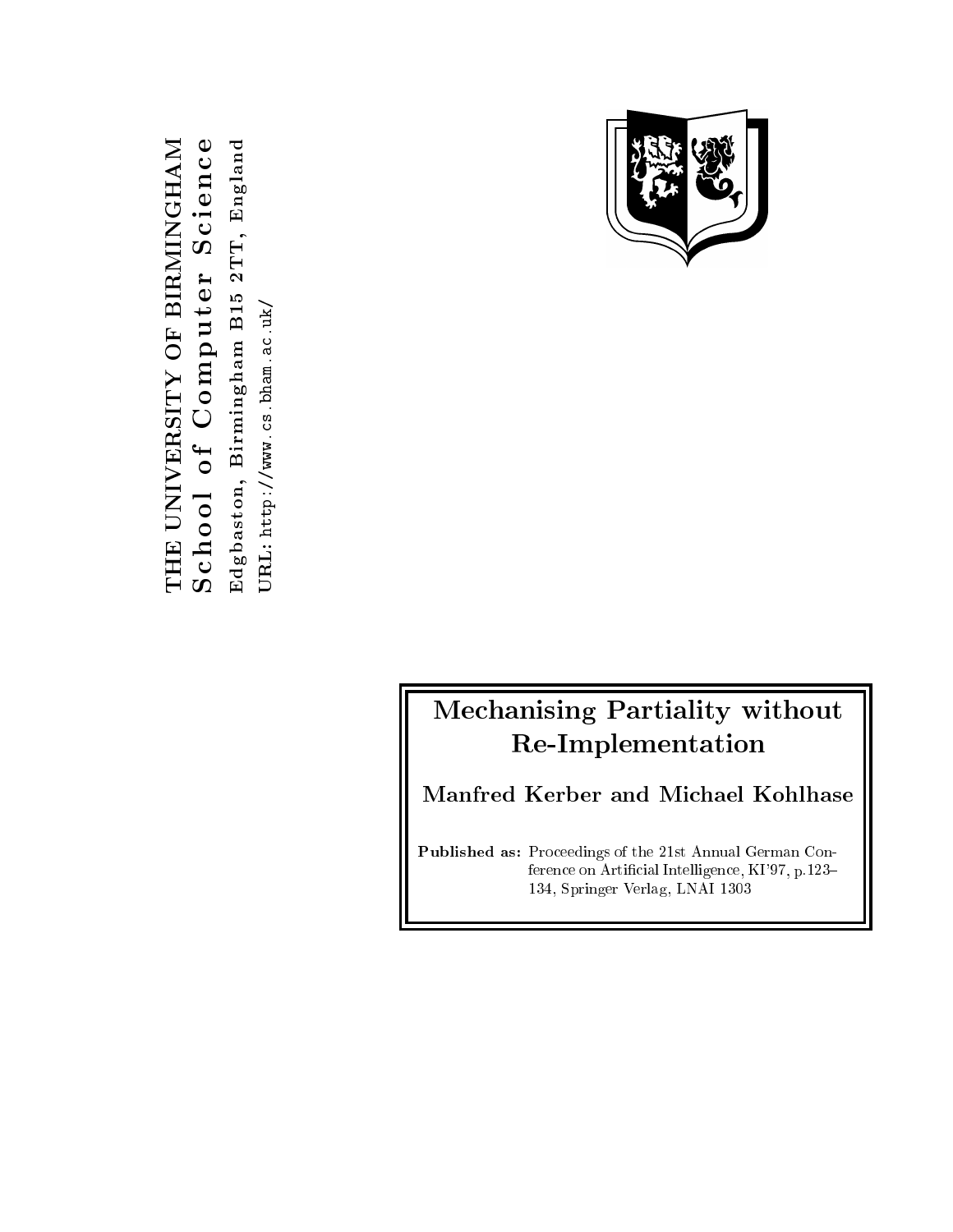## Mechanising Partiality without Re-Implementation

Manfred Kerber – and Michael Kohlnase

 $\overline{\phantom{a}}$ The University of Birmingham, School of Computer Science Birmingham, B15 2TT, England e-mail: M.Kerber@cs.bham.ac.uk WWW: http://www.cs.bham.ac.uk/~mmk

> <sup>2</sup> Universitat des Saarlandes, FB Informatik D-66041 Saarbrucken, Germany e-mail: kohlhase@cs.uni-sb.de WWW: http://jswww.cs.uni-sb.de/~kohlhase

Abstract. Even though it is not very often admitted, partial functions do play a signicant role in many practical applications of deduction systems. Kleene has already given a semantic account of partial functions using a three-valued logic decades ago. This approach allows rejecting certain unwanted formulae as faulty, which the simpler two-valued ones accept. We have developed resolution and tableau calculi for automated theorem proving that take the restrictions of the three-valued logic into account, which however have the severe drawback that existing theorem provers cannot directly be adapted to the technique. Even recently implemented calculi for many-valued logics are not well-suited, since in those the quantification does not exclude the undefined element. In this work we show, that it is possible to enhance a two-valued theorem prover by a simple strategy so that it can be used to generate proofs for the theorems of the three-valued setting. By this we are able to use an existing theorem prover for a large fragment of the language.

### Introduction  $\mathbf{1}$

Many practical applications of deduction systems in mathematics, philosophical logic and computer science rely on the correct and efficient treatment of partiality. For instance, in order to describe formally the semantics of computer programs, the logic has to be able to model that real programs may crash (i.e, are only partial functions from inputs to outputs). For example, one would like to distinguish the faulty type description of the tail function "l: list  $\Rightarrow$  tail(l): list" from the correct one "l: list  $l \neq [ ] \Rightarrow \text{tail}(l)$ : list". Such differences can be made formal in the VDM language (see for instance  $[Jon90, p.68ff]$  or  $[BFL*94, p.3]$ ). Unfortunately up to now there is no efficient mechanisation of reasoning with partiality in VDM.

There are different approaches  $-$  ranging from workarounds for concrete situations to a proper general treatment  $=$  to model partiality. For an overview , we

 $\,$  ror a more detailed discussion of the different approaches compare  $\,$  rar90 $\,$ l.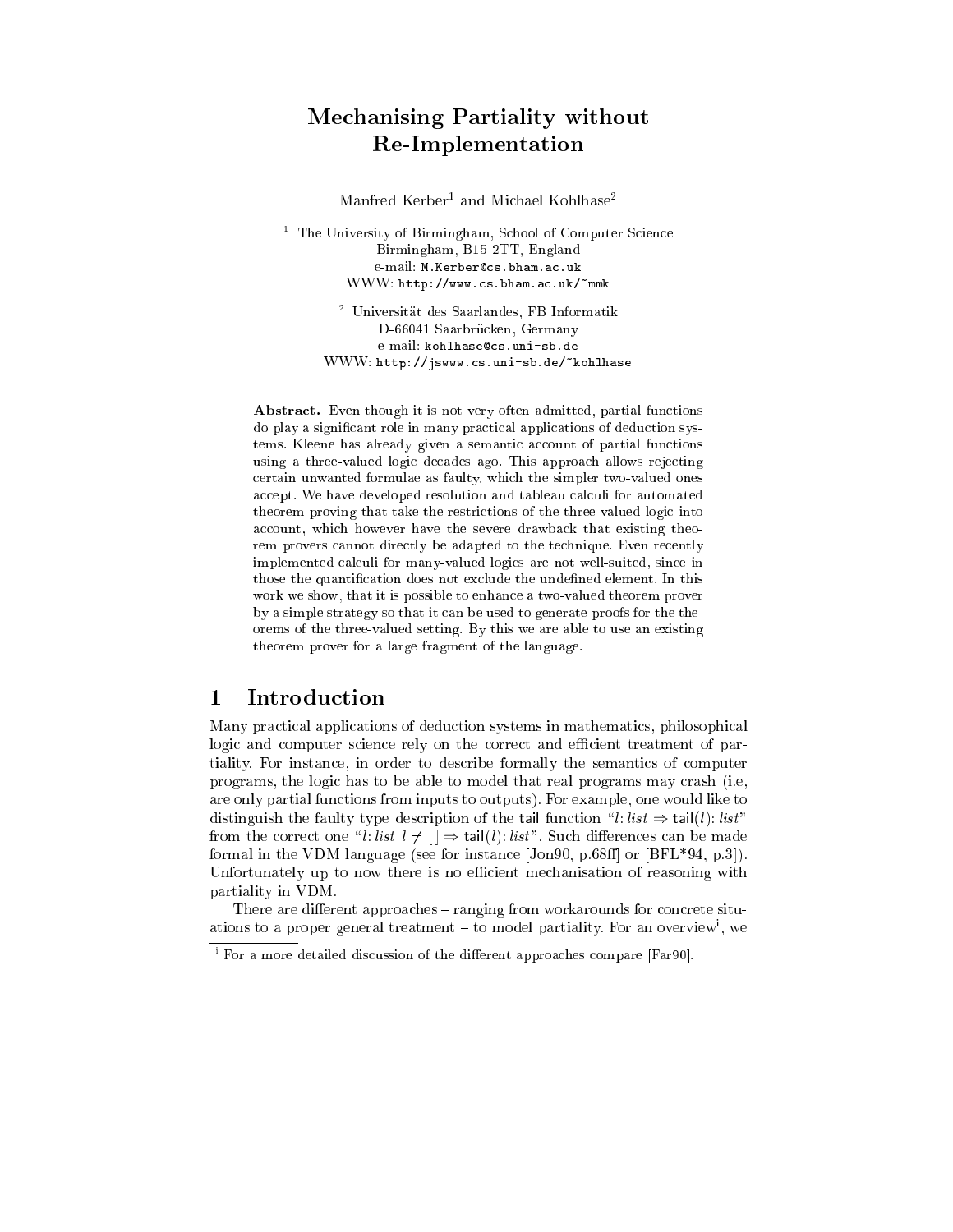will introduce the main approaches and exemplify their advantages and disadvantages by some trivial examples from arithmetic. We have chosen this domain for its clarity, even though for mathematics a logical treatment of partiality might successfully be replaced by a workaround.

We will recall the four main options of treating partiality and then advocate the fourth one. In the first approach, undefined expressions like  $1/0$  are syntactically excluded, for instance by using a sorted logic. In the second approach, partiality is either disregarded or bypassed, for instance, a value is assigned to  $1/0$ , either a fixed value (e.g. 0) or an undetermined one. In both cases it is necessary to tolerate undesired theorems, in the first case, for instance,  $1/0 = 0$ , or in the second case from  $0 \cdot x = 0$  the instance  $0 \cdot 1/0 = 0$ . This approach is not satisfying if such theorems are unwanted and that is normally the case in mathematics.

In the third and fourth, partiality is taken seriously and this is reflected in the semantics and the calculus. While the third considers undefined terms only, but atomic formulae are evaluated either to false or true, in the fourth, atomic formulae can be undefined too, that is, be evaluated to a third truth value "undefined". Concretely, in the third approach terms of the form  $1/0$  are treated as undefined and all atomic formulae containing such a meaningless term are evaluated to false. This has the advantage that partial functions can be handled within the classical two-valued framework. However, the serious drawback is that the results of these logic systems can be un-intuitive to the working mathematician. For instance in elementary arithmetic the following sentence

$$
\forall x_{\rm IR}, y_{\rm IR}, z_{\rm IR}\ z=\frac{x}{y} \Rightarrow x=y*z
$$

is a theorem of such systems since the scope is true for the case  $y \neq 0$  and for the case  $y = 0$ , the formula  $z = x/0$  obtains the truth value f which in turn makes the implication true, too. However, it is mathematical consensus that the equation should only hold provided that  $y$  is not 0. In the fourth approach, which has, in particular, been investigated by Kleene in [Kle52], this is not a theorem. In this approach atomic formulae containing meaningless terms are evaluated to undefined. In particular, the example above is not a theorem in the three-valued approach, since for the instantiation  $y = 0$  the formula evaluates to undefined.

Now we address the question which price has to be paid for the proper treatment in the three-valued approach. Indeed in unsorted mechanisations of Kleene's approach by Tichy [Tic82], Lucio-Carrasco and Gavilanes-Franco [LG89], it is necessary to pay a high computational price. In [KK94,KK96] we have developed a sorted three-valued logic  $\delta \lambda L$  and corresponding resolution and<br>tableau calculi RPF<sup>3</sup> and TPF<sup>3</sup> carefully integrating ideas from sorted dynamic logics as introduced by Weidenbach [WO90,Wei95] and from many-valued truth-functional logics as mechanised by Hahnle [Hah94] as well as by Baaz and Fermuller [BF95]. In these logics the additional computations are relatively modest and in many cases proofs in the two-valued logic can be the structurally isomorphically transformed into proofs in the three-valued logic.

The main contribution of this paper is the result that for a large class of SA $\cal L$ -theorems (which are also classical theorems by construction) the TPF  $^+$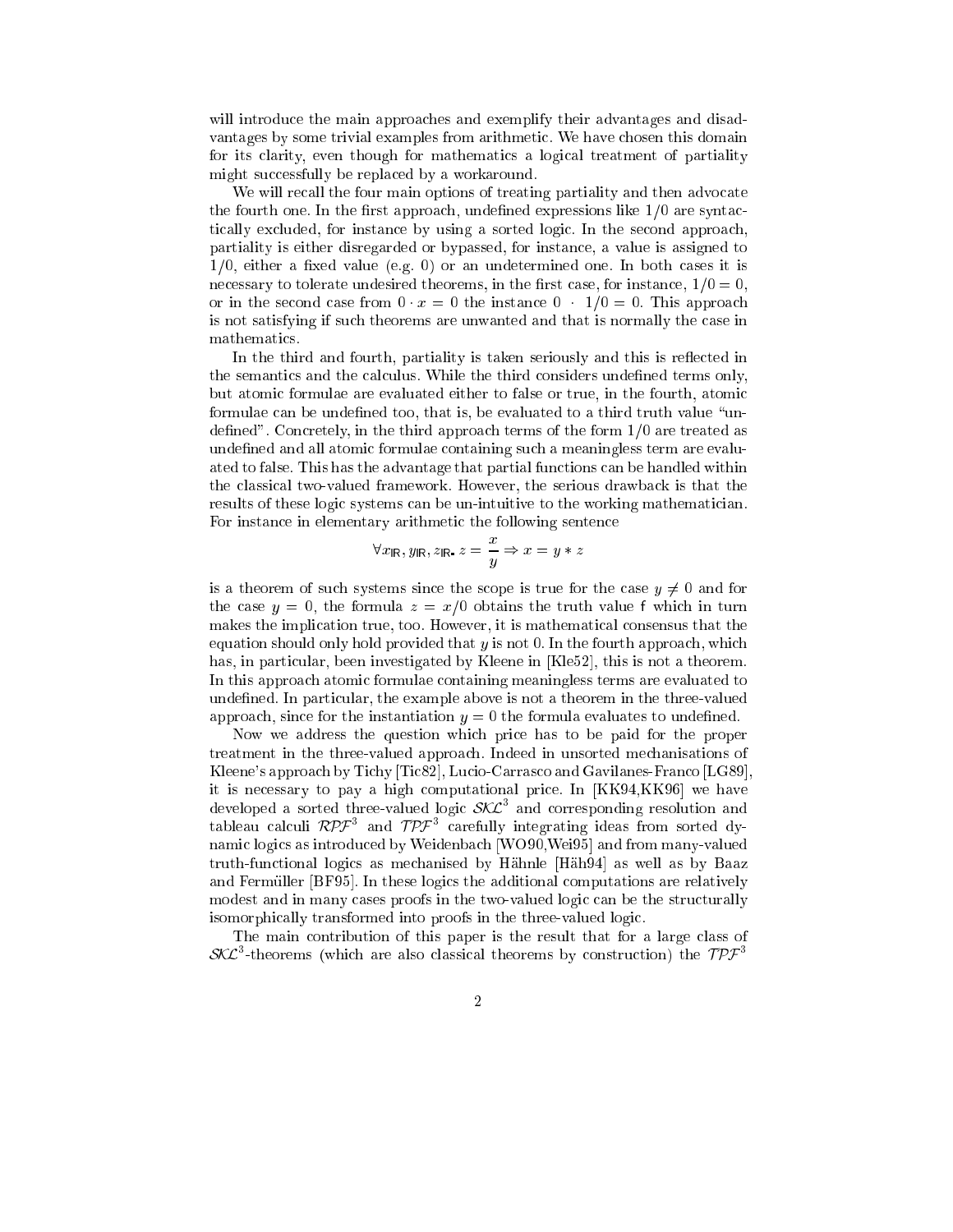and  $\kappa\nu$  proofs can be transformed into classical sorted tableau and resolution proofs and vice versa conserving the structure and size of the proofs. Furthermore we can show that by adding a simple strategy in proof search for two-valued theorems, it is possible to use a two-valued theorem prover for proving  $\mathcal{S\!L}$ theorems. However, unlike to the first of the four above-mentioned approaches, ours does not trivialise undenedness information in a way that it would become decidable.

### 2 Strong Sorted Kleene Logic (SAL)

In [Kle52] Kleene presents a logic, which he calls *strong three-valued logic* for reasoning about partial recursive predicatesii on the set of natural numbers. He argues that the intuitive meaning of the third truth value should be "undefined" or "unknown" and introduces the truth tables shown in Definition 1. Similarly Kleene enlarges the universe of discourse by an element  $\perp$  denoting the undefined number. In his exposition the quantifiers only range over natural numbers, in particular he does not quantify over the undefined individual (number).

In [KK94] we have made Kleene's meta-level discussion of defined and undefined individuals explicit and presented a formal syntax and semantics that we will now present informally.

The universe of discourse is structured into the sort  $\Delta$  for all defined individuals and an error element  $\perp$ ; all functions and predicates are strict, that is, if one of the arguments of a compound term or an atom evaluates to  $\perp$ , then the term evaluates to  $\perp$  or the truth value of the atom is u respectively. Just as in Kleene's system, our quantifiers only range over individuals in  $\Delta$ , that is, individuals that are not undefined. Since  $\mathcal{S}\mathcal{K}\mathcal{L}^+$  needs the sort  $\Delta$  for bounded quantification anyway, it is no further effort to give the full sorted system. The further use of sorts gives the well-known advantages of sorted logics for the conciseness of the representation and the reduction of search spaces.

Terms in SAL<sup>-</sup> are ordinary first-order terms. Atomic formulae are defined as usual, in addition, there are atomic formulae of the kind  $t \leq S$ , where t is a term and S a sort symbol. Here,  $t \leq S$  stands for "t has sort S". Formulae are built up from atomic formulae by the usual connectives, and a unary connective ! with the intended meaning that !A is true, whenever the value of A is not u. Furthermore, all quantifications are bound by a sort  $S$  (i.e., are of the form  $\forall x_S$  A or  $\exists x_S$  A).

I he three-valued semantics for  $S\Lambda L$ <sup>-</sup> has a "undefined individual"  $\perp$  in the universe of discourse. Note that this is similar to the classical flat CPO construction [Sco70], but Kleene's interpretation of truth values does not make <sup>u</sup>

ii Most logic-based accounts of partiality only treat partiality for functions corresponding to the mathematical notion of a partial function, defined as a right-unique relation opposed to a total function which is left-total and right-unique. Indeed, at first glance there seems to be no need for having partial relations as well, since relations are defined as subsets of Cartesian products. However, most mathematicians would agree that the relation  $x > y$  does not make much sense for arbitrary complex numbers (rather than saying that it is false for most complex numbers), while  $x > y$  is perfectly well-defined for real numbers.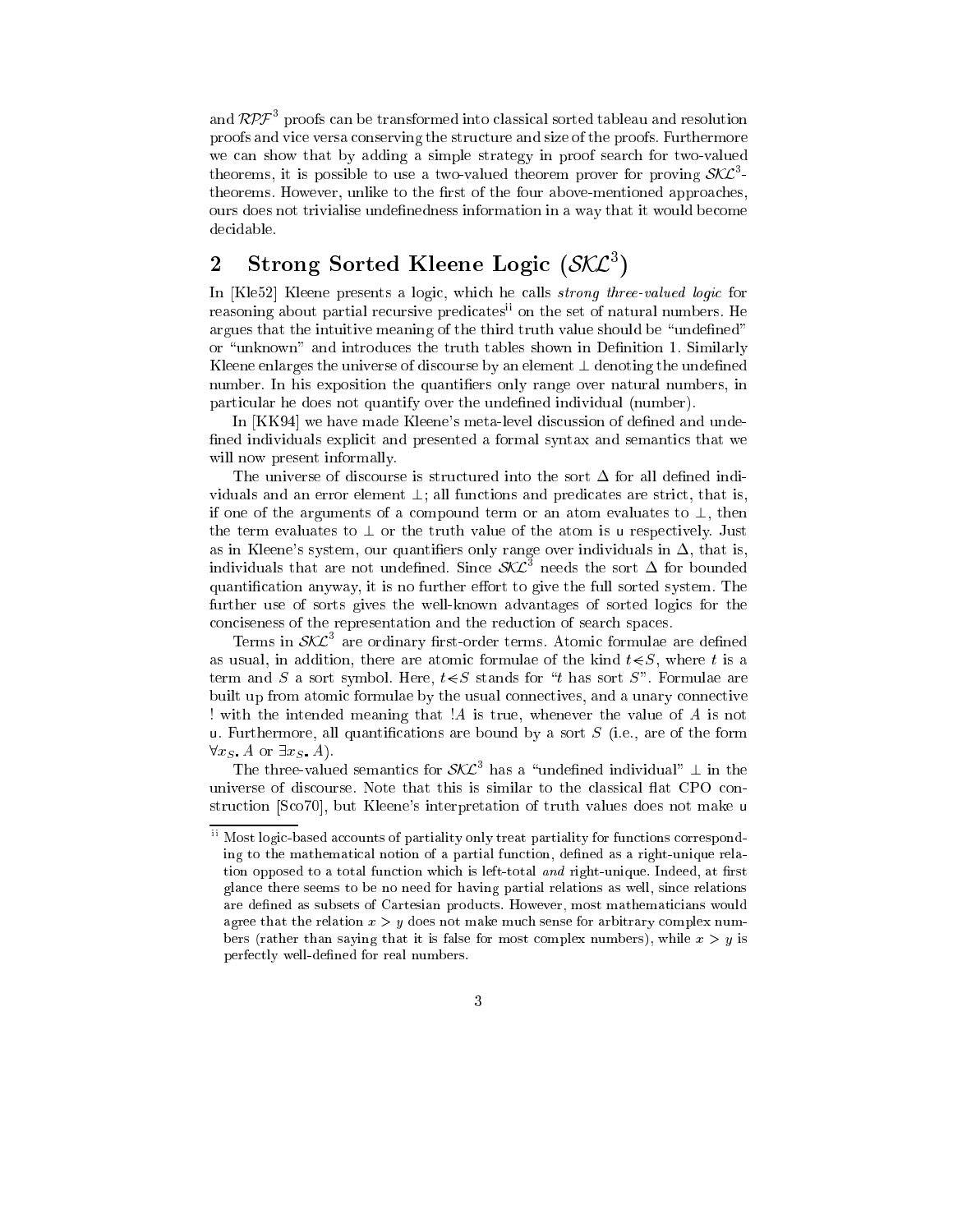minimal. The standard notion of value function,  $\Sigma$ -algebra and assignments directly carry over to the partial-function case. The only interesting part is the non-classical truth functions for the connectives and quantifiers.

Denition 1. The value of a formula dominated by a connective is obtained from the value(s) of the subformula(e) in a truth-functional way. Therefore it suffices to define the truth tables for the connectives:

| $\wedge$ fut |  | $V$ fut     |  | $\Rightarrow$ fut |  | 그                 | $\div$                                 |  |
|--------------|--|-------------|--|-------------------|--|-------------------|----------------------------------------|--|
| $f$ $f$ $f$  |  | ffut        |  | $f$ ttt           |  | $\overline{f} _t$ |                                        |  |
| u fuu        |  | $u$   u u t |  | $u$   $u$ $u$ t   |  | u u               | $\begin{vmatrix} 1 \\ 0 \end{vmatrix}$ |  |
| tfut         |  | $t$ t t t   |  | $t$ fut           |  | $t \mid f$        |                                        |  |

As usual the semantics of formulae with respect to an interpretation  $\mathcal I$  and an assignment  $\varphi$  is defined recursively. The atomic formulae of the form  $t \leq S$  are treated like expressions of the form  $S(t)$ . For the quantifiers it is defined with the help of function  $\widetilde{\mathcal{Y}}$  and  $\widetilde{\mathcal{I}}$  from the non-empty subsets of the truth values in the truth values. We define

$$
\mathcal{I}_{\varphi}(\mathsf{Q} x_S, A) := \widetilde{\mathsf{Q}}(\{\mathcal{I}_{\varphi,[a/x]}(A) \mid \mathcal{I}(S)(a) = \mathsf{t}\}),
$$

where  $Q \in {\forall, \exists}$  and  $\varphi$ ,  $[a/x]$  coincides with  $\varphi$  away from x and maps x to a. Furthermore we define

$$
\widetilde{\forall}(T) := \begin{cases} \mathbf{t} & \text{for } T = \{\mathbf{t}\} \text{ or } T = \emptyset \\ \mathbf{u} & \text{for } T = \{\mathbf{t}, \mathbf{u}\} \text{ or } \{\mathbf{u}\} \\ \mathbf{f} & \text{for } \mathbf{f} \in T \end{cases} \quad \widetilde{\exists}(T) := \begin{cases} \mathbf{t} & \text{for } \mathbf{t} \in T \\ \mathbf{u} & \text{for } T = \{\mathbf{f}, \mathbf{u}\} \text{ or } \{\mathbf{u}\} \\ \mathbf{f} & \text{for } T = \{\mathbf{f}\} \text{ or } T = \emptyset \end{cases}
$$

Note that with this definition quantification is separated into a truth-functional part  $\widetilde{Q}$  and an instantiation part that considers members of the universe according to the sort S (that is, those members for which  $\mathcal{I}(S)(a) = t$ ). Note furthermore, that although there is no semantical difference between sorts and unary predicates, by the definition of the semantics of the quantifiers, only those elements are considered where the sort is defined and evaluates to t. According to this semantics, the relativisation  $\Re(\forall x_S A)$  is  $\forall x S(x) \land S(x) \Rightarrow \Re(A)$  and not just  $\forall x \ S(x) \Rightarrow \Re(A)$ .

Finally, quantification never considers undefined values and therefore cannot be truth-functional even for the unsorted case. As a consequence, we cannot directly use the methods developed for truth-functional many-valued logics from [Hah94,BF95].

Finally, the "tertium non datur" principle of classical logic is no longer valid, since formulae can be undefined, in which case they are neither true nor false. We do, however, have a "quartum non datur" principle, that is, formulae are either true, false, or undefined, which allows us to derive the validity of a formula by refuting that it is false or undefined. We will use this observation in our calculi.

While in classical logic, the consequence relation is directly connected to the implication by the deduction theorem, in  $\mathcal{S}\mathcal{K}\mathcal{L}^+$  things are a little bit more difficult, since the classical deduction theorem is not valid. In particular, when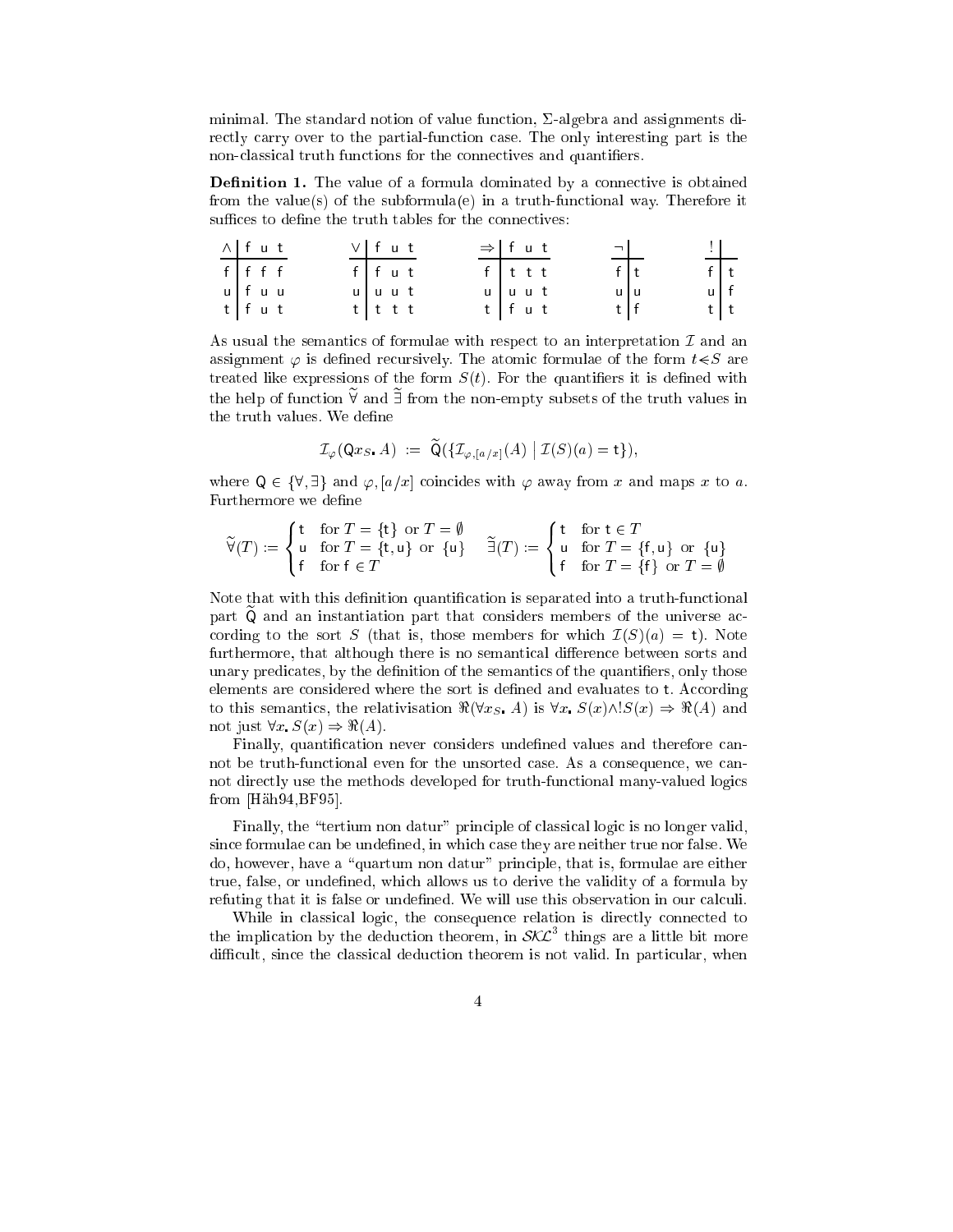proving mathematical theorems, it is quite usual to do this with respect to some background theory (axioms and definitions), which can no longer simply be taken in the antecedent of an implication. Actually, the  $\delta\Lambda\mathcal{L}_-$  deduction theorem has the form  $\Phi \cup \{A\} \models B$  iff  $\Phi \models A \wedge A \Rightarrow B$ .

Now, the denedness connective ! for formulae does not have an explicit counterpart in informal mathematical practice, instead definedness assumptions are implicitly made in the assumptions. Hence for mathematical applications we will consider so-called *consequents*, that is, pairs consisting of a set of formulae  $\Phi$  and a formula A, in which all formulae in  $\Phi$  are assumed to be defined. We call a consequent  $\Phi \models A$  valid if A is entailed by  $\Phi$  in all  $\Sigma$ -models.

In fact the tautologies in the !-free fragment of  $\mathcal{S\!N\!L}$  , i.e., valid consequents of the form  $\emptyset \models A$ , where A does not contain any !, are very limited. The only atoms that are defined in an empty context are of the form  $t \in \Delta$ . Therefore the set of tautologies can be generated by adding disturbances to classical propositional tautologies, where the propositional variables have been replaced by such atoms, for instance  $(t \leq \Delta \Rightarrow t \leq \Delta)$   $\vee$  A for arbitrary formulae A.

Now we can come back to the example from the exposition. The assertion is not a theorem of  $\mathcal{S}\mathcal{N}\mathcal{L}^{\dagger}$ , since the instance  $1 = \frac{1}{0} \Rightarrow 1 = 0 \cdot 1$  is not a valid formula (in any reasonable axiomatisation of elementary arithmetic). While the antecedent of the implication evaluates to  $\mu$ , the succedent evaluates to f, hence the whole expression to u.

Example <sup>2</sup> (Extended Example). We will formalise an extended example from elementary algebra that shows the basic features of  $\mathcal{S}\Lambda\mathcal{L}^+$  . Here the sort IR  $\,$ denotes the real numbers without zero. Note that we use the sort information to encode definedness information for inversion:  $\div$  is defined for all  $x\in$  IR , since the formula A2 is taken as an axiom. Naturally, we give only a reduced formalize only a reduced formalize only a reduced formalize  $\ell$ sation of real number arithmetic that is sufficient for our example. Consider the consequent  $\{A1, A2, A3, A4, A5\} \models T$  with

A1 
$$
\forall x_{\mathbb{R}}
$$
,  $x \neq 0 \Rightarrow x \leq \mathbb{R}^*$   
\nA2  $\forall x_{\mathbb{R}^*}$ ,  $\frac{1}{x} \leq \mathbb{R}^*$   
\nA3  $\forall x_{\mathbb{R}^*}$ ,  $x \geq 0$   
\nA4  $\forall x_{\mathbb{R}^*}$   $\forall y_{\mathbb{R}^*}$ ,  $x = y \leq \mathbb{R}$   
\nA5  $\forall x_{\mathbb{R}^*}$   $\forall y_{\mathbb{R}^*}$ ,  $x = y = 0 \Rightarrow x = y$   
\nT  $\forall x_{\mathbb{R}^*}$   $\forall y_{\mathbb{R}^*}$ ,  $x \neq y \Rightarrow \left(\frac{1}{x-y}\right)^2 > 0$ 

In an informal mathematical argumentation why T is entailed by  $\{A1, \ldots, A5\}$ , the Ai are assumed to be true, that is, neither false nor undefined. Let  $x$  and y be arbitrary elements of R. If  $x = y$ , the premise of T is false, hence the whole expression true (in this case the conclusion evaluates to u). For  $x \neq y$  the conclusion  $\left(\frac{1}{x-y}\right)$  $\int_{0}^{2}$  > 0 can be derived from A1 through A5.

### 3 Tableau

In our tableau calculus, a labeled formula  $A^{\alpha}$  means that A has the truth value  $\alpha$ . For the purposes of this paper, it is essential to make use of multi-indices [Häh94] (semantically  $A^{\alpha\beta}$  is equivalent to  $A^{\alpha} \vee A^{\beta}$ , however syntactically, on the calculus level it is treated specially.). This not only gives us notational conciseness, but also drastically improves our calculus over a single-index variant, since we can introduce special rules for their treatment. So in general we think of the labels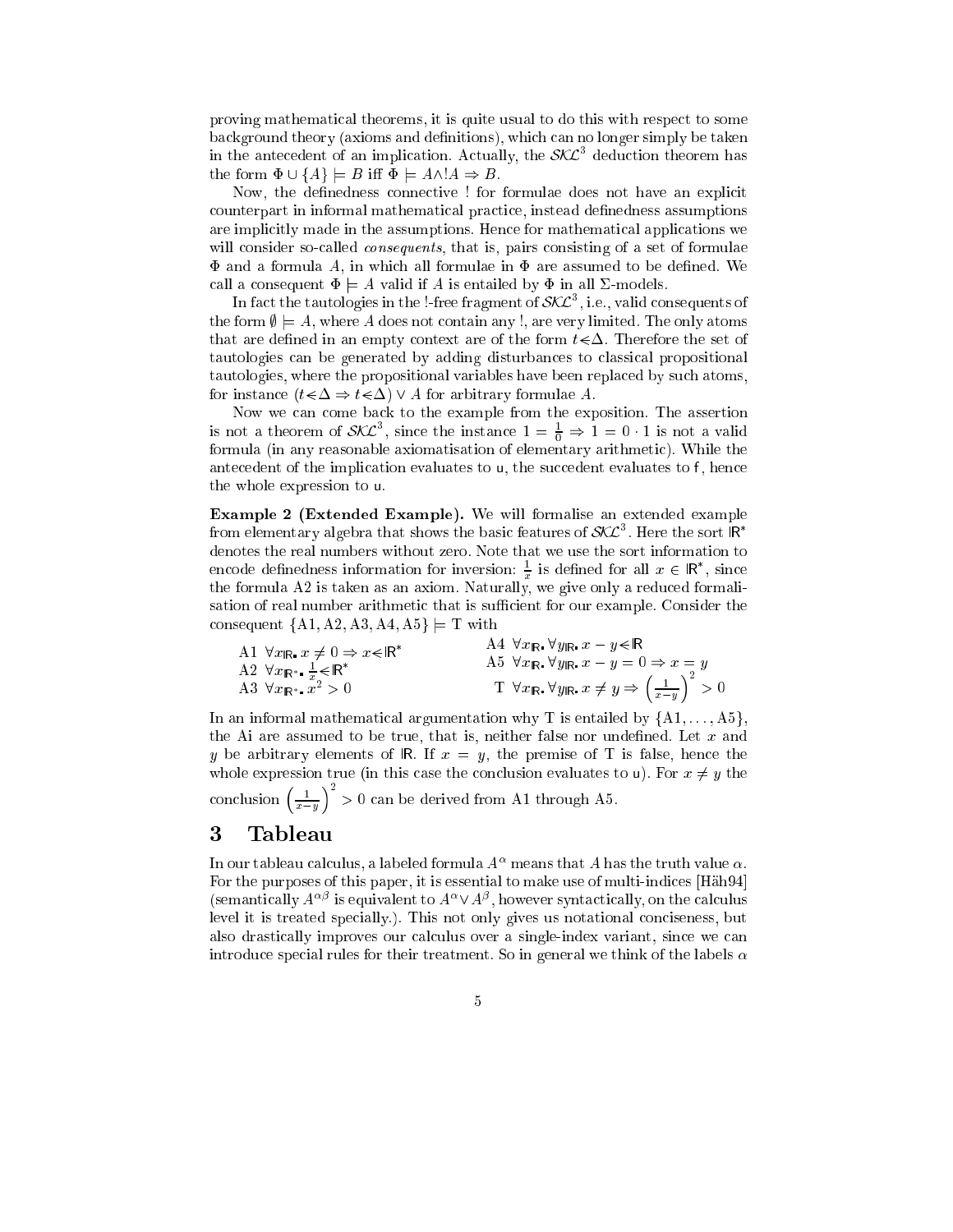as truth value sets, which may be singletons. Note that we normally do not have to treat triple-indices as in  $A<sup>tu</sup>$ , since that would correspond to a three-valued tautology, which cannot contribute to a refutation.

Denition <sup>3</sup> (Tableau Rules). The tableau rules consist of the traditional tableau rules for the propositional connectives, augmented by the case of the label u.

$$
\begin{array}{ccc}\n(A \vee B)^{\mathsf{t}} & (A \vee B)^{\mathsf{u}} \\
A^{\mathsf{t}} \mid B^{\mathsf{t}} & A^{\mathsf{f}\mathsf{u}} & A^{\mathsf{f}\mathsf{u}} \\
B^{\mathsf{f}\mathsf{u}} & B^{\mathsf{f}\mathsf{u}} & B^{\mathsf{f}\mathsf{u}} \\
A^{\mathsf{u}} \mid B^{\mathsf{u}} & B^{\mathsf{f}\mathsf{u}} & B^{\mathsf{f}\mathsf{u}} \\
A^{\mathsf{u}} \mid B^{\mathsf{u}} & B^{\mathsf{f}\mathsf{u}} & B^{\mathsf{f}\mathsf{u}}\n\end{array}
$$

The negation rules just flip the labels in the intuitive way.

$$
\frac{(\neg A)^{\mathsf{t}}}{A^{\mathsf{f}}} \qquad \qquad \frac{(\neg A)^{\mathsf{u}}}{A^{\mathsf{u}}} \qquad \qquad \frac{(\neg A)^{\mathsf{f}}}{A^{\mathsf{t}}} \qquad \qquad \frac{(\neg A)^{\mathsf{ut}}}{A^{\mathsf{tu}}} \qquad \qquad \frac{(\neg A)^{\mathsf{fu}}}{A^{\mathsf{ut}}}
$$

The ! rule for the u case closes the branch (we use an explicit symbol  $*$  for that), since  $(|A)$ <sup>u</sup> is unsatisfiable in  $\mathcal{SKL}^3$ .

$$
\frac{(\mathsf{!}A)^{\mathsf{t}}}{A^{\mathsf{ft}}} \qquad \frac{(\mathsf{!}A)^{\mathsf{u}}}{*} \qquad \frac{(\mathsf{!}A)^{\mathsf{f}}}{A^{\mathsf{u}}} \qquad \frac{(\mathsf{!}A)^{\mathsf{ut}}}{A^{\mathsf{ft}}} \qquad \frac{(\mathsf{!}A)^{\mathsf{fu}}}{A^{\mathsf{u}}} \qquad \frac{A^{\mathsf{ft}}}{A^{\mathsf{f}} \mid A^{\mathsf{t}}}
$$

The last rule is a splitting<sup>iii</sup> rule reflecting the definition of multi-index ft as a disjunction. We only need this one splitting rule, since we have treated the multi-indices ut and fu explicitly in the rules.

The quantifier rules for the classical truth values and multi-indices are very similar to the standard rules  $(\{x_S, y^1, \ldots, y^n\}$  are the free variables of A and f is a new function symbol of arity  $n$ ), with the exception that the sort of the Skolem function has to be specified. The rule for the case u has a mixed existential and universal character: for  $y<sub>S</sub>$  the value of A is undefined or true (that is there is no instance, which makes the formula false) and there is at least one defined witness for the undefinedness.

$$
\frac{(\forall x, A)^t}{[y_S/x_S]A^t} \qquad \frac{(\forall x, A)^u}{[f(y^1, \dots, y^n)/x_S]A^u} \qquad \frac{(\forall x, A)^t}{[f(y^1, \dots, y^n)/x_S]A^t}
$$
\n
$$
(f(y^1, \dots, y^n) \in S)^t \qquad (f(y^1, \dots, y^n) \in S)^t
$$
\n
$$
[y_S/x_S]A^{ut}
$$
\n
$$
\frac{(\forall x, A)^{ut}}{[y_S/x_S]A^{ut}} \qquad \frac{(\forall x, A)^{tu}}{[f(y^1, \dots, y^n)/x_S]A^{tu}}
$$
\n
$$
(f(y^1, \dots, y^n) \in S)^t
$$

 $^{\rm m}$  Note that the inverse rule that merges literals  $A^\alpha$  and  $A^\beta$  into a multi-literal  $A^{\alpha\cup\beta}$ is not present in the calculus and merging is also not carried out implicitly.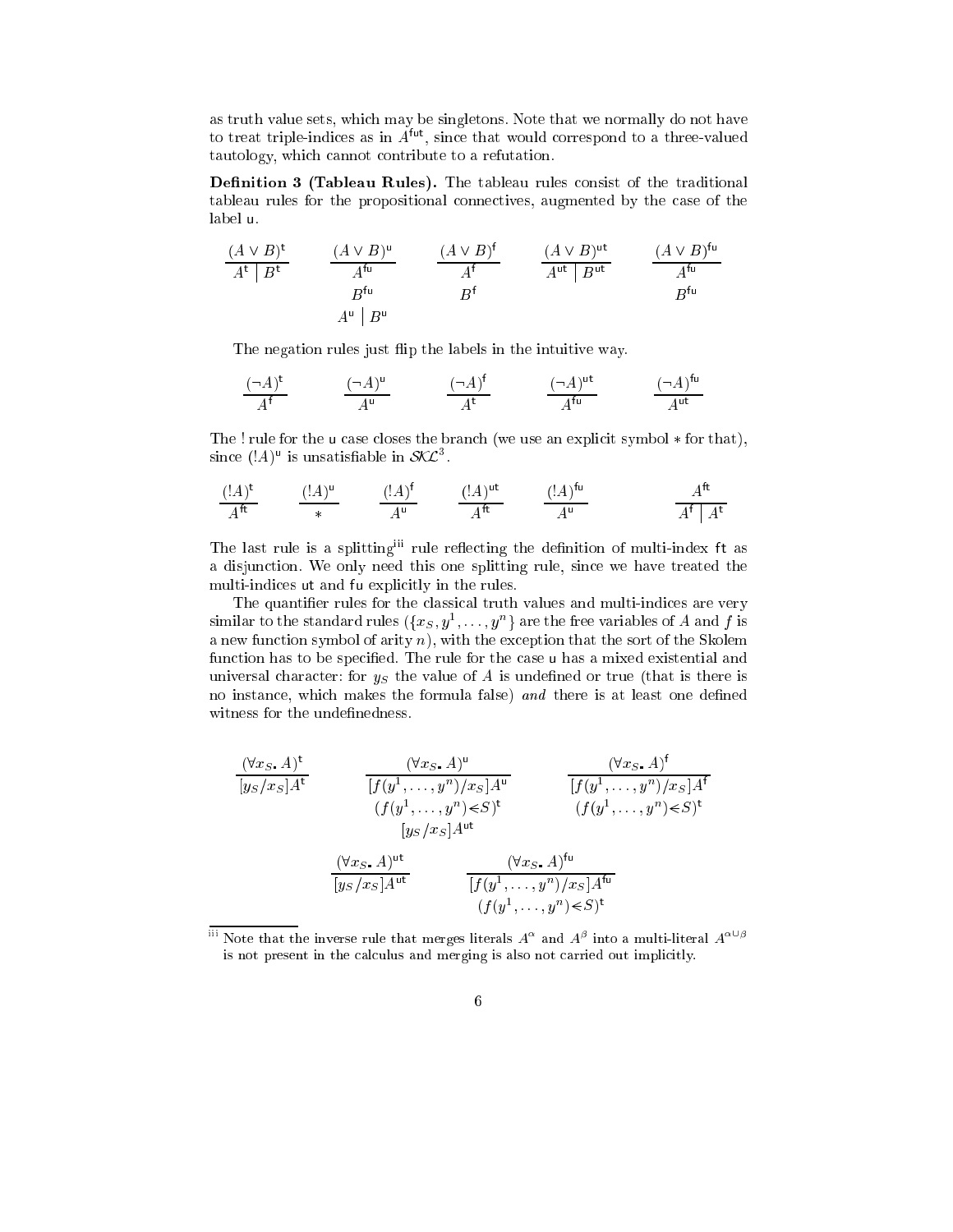The rules for connectives and quantifiers above can now be used to reduce complex labeled formulae to literals.

Now we only need tableau closure<sup>iv</sup> rules: Undefined definedness literals can be used to close the tableau due to the fact that the predicate  $\Delta$  is defined everywhere. In the rules total, cut and strict

$$
\frac{(t \le \Delta)^{u\alpha}}{(t \le \Delta)^{\alpha}} \qquad \qquad \frac{A^{\alpha}}{A^{\alpha \cap \beta} \mid \mathcal{K}(\sigma)} \quad \sigma \qquad \qquad \frac{(t \le \Delta)^f}{* \mid \mathcal{K}(\sigma)} \quad \sigma
$$

we require that  $\gamma \subseteq {\text{ft}}$  and  $\sigma = [t_1/x_{S_1}^1], \ldots, [t_n/x_{S_n}^n]$  is the most general unifier of A and B or the most general unifier of the term t and a subterm s of C, respectively. Note that the cut rule is only non-redundant if  $\alpha \cap \beta$  is a proper subset of both  $\alpha$  and  $\beta$ ; we will assume this in the following.

In both cases the *sort constraint*  $\mathcal{K}(\sigma) = ((t_1 \leq S_1) \land ... \land (t_n \leq S_n))$ <sup>fu</sup> insures the correctness of the instantiations. We have employed the notation of writing the substitution  $\sigma$  next to the tableau schema, to indicate that the whole tableau is instantiated by  $\sigma$  during the application of the rule.

A tableau is built up by constructing a tree with the tableau rules starting with an initial tree without branchings. We call a tableau *closed* iff all of its branches end in  $*$ . Note that the disjunct  $*$  in the succedent of the rules above is only needed if the set of sort constraints is empty. Then this rule closes the branch without residuating.

**Definition 4 (Tableau Proof).** A tableau proof for a formula A is a closed tableau constructed from the initial tree consisting of the labeled formula  $A^{tu}$ . A tableau proof for a consequent  $\Phi = A$  is a closed tableau constructed from  $\Psi$   $\cup$  ${A^{\mathsf{fu}}}$ .

The tableau proof of a consequent  $\Phi = A$  essentially refutes the possibility that A can be undefined or false under the assumption that all formulae in  $\Phi$  are true. By the quartum non datur rule, we can then conclude that  $A$  is entailed by  $\Psi$ . The soundness of the  $JPL$  rules can be verified by a tedious recourse to the semantics of the quantifiers and connectives. Completeness is proved by the standard argument using a model existence theorem for  $\mathcal{S}\mathcal{N}\mathcal{L}$  . For details see [KK96].

Example 5 (continuing  $E$  above example  $E$  above example we give a  $E$  above example we give a  $E$ proof for  $\{A1, A2, A3, A4, A5\} \models T$  using the above tableau rules. The proof is shown in Fig. 1. Applying the closure rule in the case of non-empty sort constraints, we omit the  $*$  branch for simplicity reasons. Note that the unsorted unifiers  $[c - d/u_{\rm R}]$ ,  $[c/x_{\rm R}]$ , and  $[d/y_{\rm R}]$  have to be applied to the whole tableau. For display reasons, however, we only add the relevant formulae to the tableau instead of replacing them, that is, correctly (F8) and (F13) have to replace (F3) and (F9) respectively.

 $\mathbf{u}^{\mathrm{v}}$  We define that a literal  $A^{\mathrm{v}}$  closes a branch of the tableau and denote it with  $\ast.$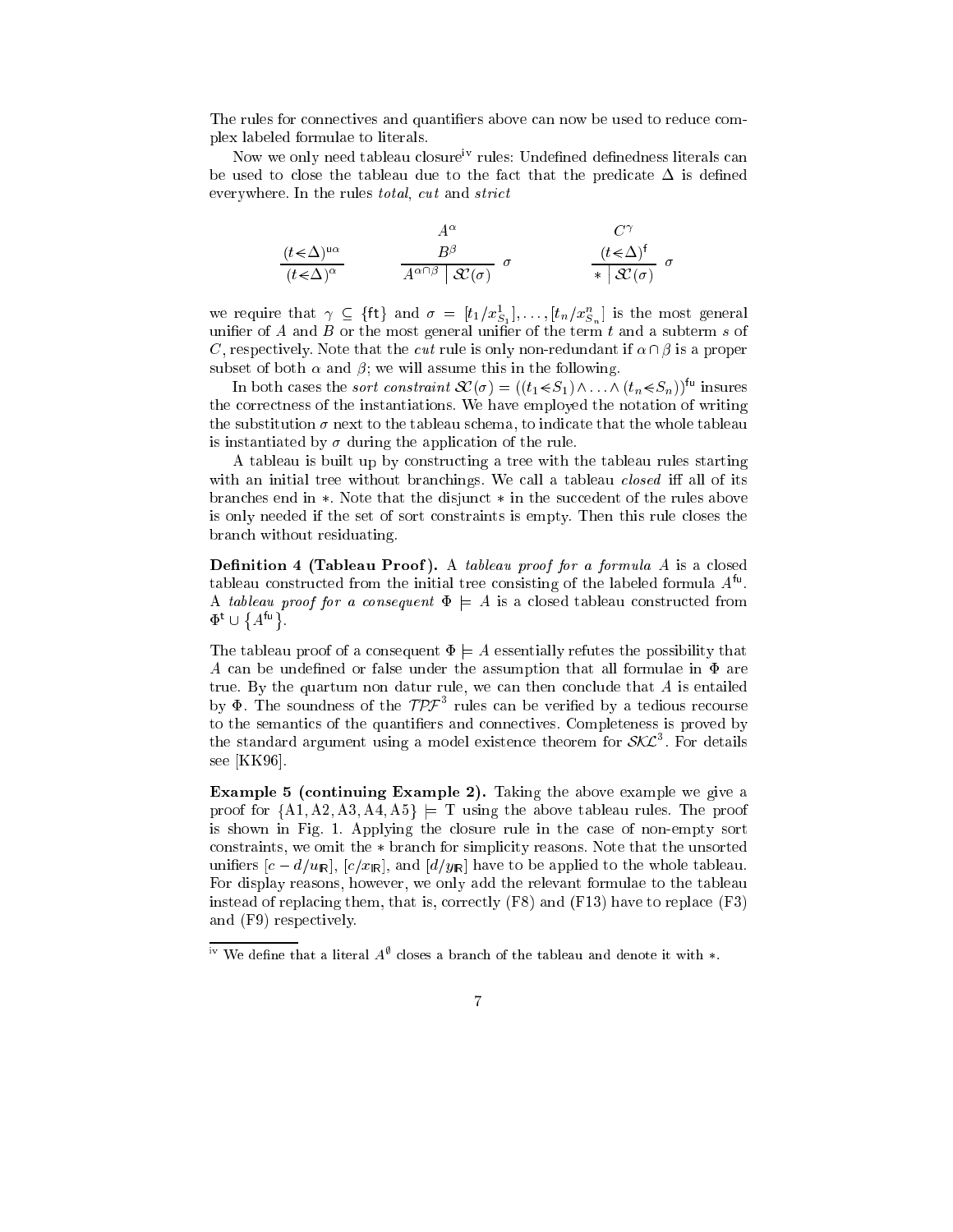The proof in Fig. 1 shows an interesting feature, namely it corresponds in length and structure to a proof of the theorem in a two-valued variant of  $T P J^{\dagger}$ . This observation has a more general background: [Häh94] shows that for socalled regular truth functional logics (all our connectives and quantifiers except for ! are regular), the sets-of-signs method allows a presentation of the tableau system in Smullyan's universal notation, varying only the closure conditions, i.e., the structure is isomorphic to the classical tableau system. However, this result is not directly applicable, since  $\mathcal{S}\mathcal{K}\mathcal{L}^{\pi}$  is not truth-functional (we have to consider bounded quantiers) and we assume strictness.

**Dennition 6** (TPF). Formally this proof system (we will call it TPF<sup>-</sup>) can<br>be obtained from  $TPF<sup>3</sup>$  by removing all inference rules for the ! connective, the total rule and all connective and quantier rules that contain the label u. This is essentially a tableau variant of [WO90] in the style of [Wei95].

| $(A1) \forall x_{\mathsf{IR}} x \neq 0 \Rightarrow x \in \mathsf{IR}^*$ <sup>t</sup>                                                                                 |                                                               |
|----------------------------------------------------------------------------------------------------------------------------------------------------------------------|---------------------------------------------------------------|
| $\bullet$ (A5) $(\forall x_{\mathsf{IR}} \ \forall y_{\mathsf{IR}} \ x - y = 0 \Rightarrow x = y)^{\mathsf{t}}$                                                      |                                                               |
| $\big\{\right(T) \ (\forall x_{\mathsf{IR}} \ \forall y_{\mathsf{IR}} \ x \neq y \Rightarrow \left(\frac{1}{x-y}\right)^2 > 0\big)^{\mathsf{fu}}\big\}$              |                                                               |
| $\bigstar(\mathrm{A1}^{\prime})$ $(u_{\mathbb{R}}\neq 0 \Rightarrow u_{\mathbb{R}}\in\mathbb{R}^*)^{\mathsf{t}}$                                                     | $\forall^{\text{t}}(A1)$                                      |
| $(A2') (\frac{1}{v_{\text{IR}*}} \leq R^*)^t$                                                                                                                        | $\forall^{\text{t}}(\text{A}2)$                               |
| $\bullet$ (A3') $(w_{\mathsf{IR}^*}^2 > 0)^{\mathsf{t}}$                                                                                                             | $\forall$ <sup>t</sup> (A3)                                   |
| $(A4') (s_{IR} - t_{IR} \le R)^t$                                                                                                                                    | $\forall^{\mathsf{t}}(A4) \quad (2 \text{ times})$            |
| $( \mathrm{A}5')$ $(x_{\mathbb{R}} - y_{\mathbb{R}} = 0 \Rightarrow x_{\mathbb{R}} = y_{\mathbb{R}} )^{\mathsf{t}}$                                                  | $\forall$ <sup>t</sup> (A5) (2 times)                         |
| $(\text{T1})~(c \in \mathbb{R})^{\text{t}}$                                                                                                                          | $\forall^{fu}(T)$ (2 times)                                   |
| $\left( T2 \right)$ $(d \leq R)^t$                                                                                                                                   | $\forall^{fu}(T)$ (2 times)                                   |
| (T3) $(c = d \vee \left(\frac{1}{c-d}\right)^2 > 0)^{f_u}$                                                                                                           | $\forall^{fu}(T)$ (2 times)                                   |
| $\left( T3^{\prime }\right) \, \left( c=d\right) ^{fu}$                                                                                                              | $V^{\text{fu}}(\text{T3})$                                    |
| $\left(\mathrm{T3''}\right)\,(\left(\frac{1}{c-d}\right)^2>0)^{\mathsf{fu}}$                                                                                         | $V^{\text{fu}}(\text{T3})$                                    |
| $(\text{F1})$ $\left(\frac{1}{c-d} \in \mathbb{R}^*\right)$ <sup>tu</sup>                                                                                            | $*(T3'', A3')$                                                |
| $(E^2)(c - d \in \mathbb{R}^*)^{\text{tu}}$                                                                                                                          | $*(F1, A2')$                                                  |
| (F3) $(u_{\mathsf{IR}} = 0)^{\mathsf{t}}$ $\qquad \qquad \big(\mathsf{F4}\big) \ (u_{\mathsf{IR}} \leq \mathsf{IR}^*)^{\mathsf{t}}$                                  | $V^{\mathsf{t}}(A1')$                                         |
| $\left(\text{F5}\right) \left((c-d)\in\mathbb{R}\right)^{\text{fu}}$                                                                                                 | $*(F4, F2)$                                                   |
| $\left(\sqrt{F6}\right)$ $(c \le R)^{\text{fb}}$ $\left(\text{F7}\right)$ $(d \le R)^{\text{fu}}$                                                                    | $*(F5, A4')$                                                  |
|                                                                                                                                                                      | $*(\mathrm{F6},\!\mathrm{T1}),\,*(\mathrm{F7},\!\mathrm{T2})$ |
| $(F8) (c - d = 0)^t$                                                                                                                                                 | $\sigma$ (F3,[c – d/u])                                       |
| $\Phi(\text{F9})\ (\overline{x_{\text{IR}}-y_{\text{IR}}=0)^{\text{f}}}$ (F10) $(x_{\text{IR}}=y_{\text{IR}})^{\text{t}}$                                            | $V^{\mathsf{t}}(A5')$                                         |
| $\left[\begin{matrix}\n\text{[F11]}(c \leq R)^\text{th} \\ \downarrow\n\end{matrix}\right]^{(F12)} \begin{matrix}\n(d \leq R)^\text{tu} \\ \downarrow\n\end{matrix}$ | $*(F10,T3')$                                                  |
|                                                                                                                                                                      | $*(F11,T1), *(F12,T2)$                                        |
| $(F13) (c-d=0)^f$                                                                                                                                                    | $\sigma$ (F9,[c/x], [d/y])                                    |
| *                                                                                                                                                                    | $*(F13,F8)$                                                   |

Fig. 1 Tableau proof sketch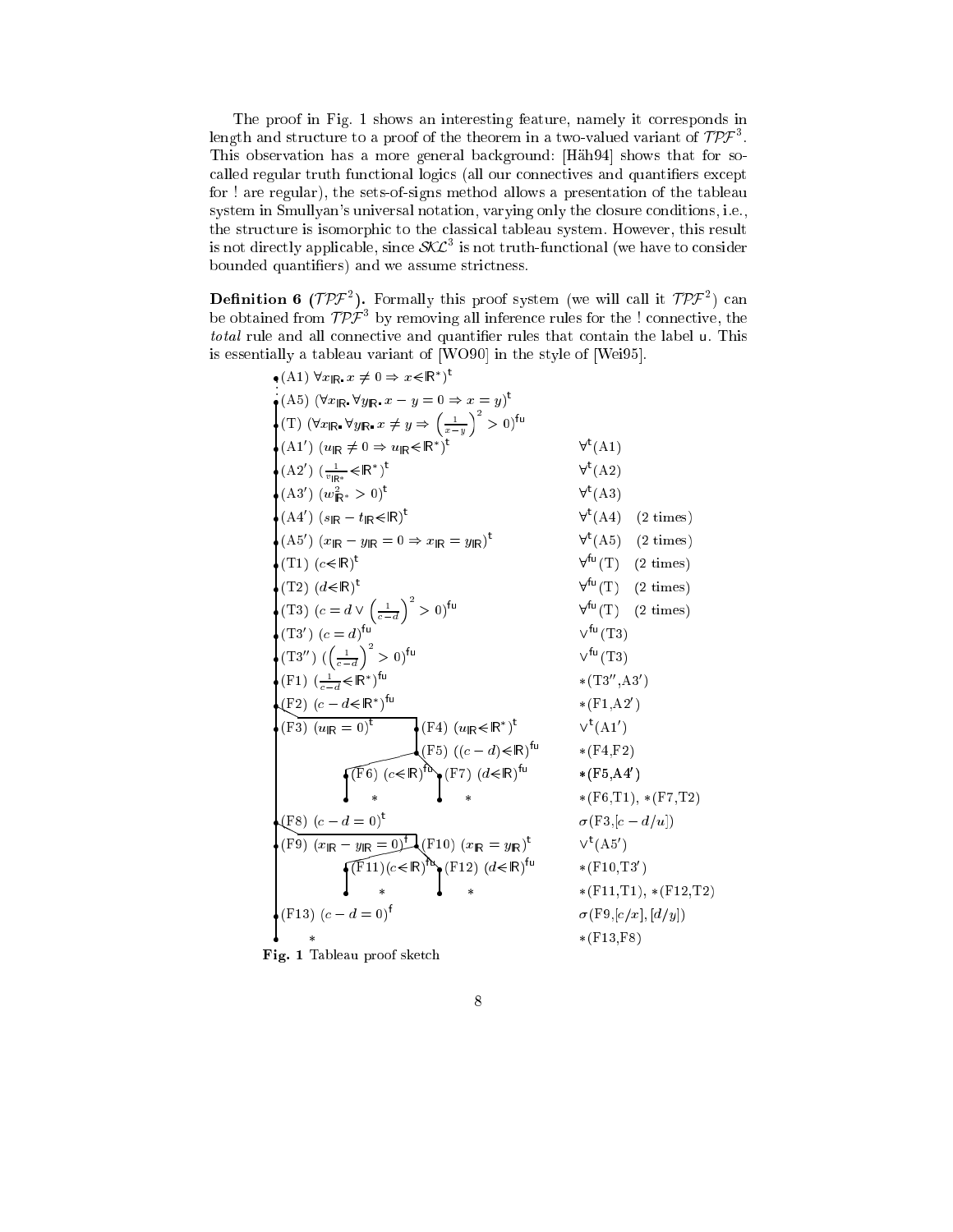The correspondence mentioned above can be realised by replacing all multiindices fu in TPF 3 by the truth value f in TPF . The formal reason that this is possible, lies in the fact that in  $\mathcal{TPF}^3$  the tableau rules for  $R^{\alpha}$  and  $R^{\alpha\mathsf{u}}$  have exactly the same structure for  $\alpha \in \{\mathsf{f}, \mathsf{t}\}\$  and  $R \in \{\vee, \neg, \forall\}.$ 

In other words the simple measure of using rules for truth-value sets provides proofs that are as short as in the two-valued case. If, however, truth-value sets are not used, certain parts of the proofs must be duplicated. This relationship can only hold for so-called normal problems of course, that is, problems which do not contain any ! connective, since formulae containing a ! do not make any sense in classical two-valued logic. Let now  $\mathcal{SFL}^-$  be a two-valued sorted logic, that is, the same logic as  $\delta\Lambda\mathcal{L}^+$  with two truth values and without the ! connective.

**Theorem 7 (Conservativity).** Each  $\mu$  F- $\tau$  -tableau proof for a normal problem  $\Phi = A$  in SKL<sup>3</sup> can be transformed into a TPF<sup>2</sup>-tableau proof in SFL<sup>2</sup>.

Remark 8. Obviously, the converse of the above theorem does not hold. Not each TPF  $^{\circ}$  proof can be transformed into an TPF  $^{\circ}$  proof even if there is a TPF  $^{\circ}$ proof. Consider for example the relation  $\{A\} \models A \vee (B \vee \neg B)$  which holds in  $SML$ <sup>-</sup> as well as in  $SFL$ <sup>-</sup>. An  $TPT$ -proof is given in Fig. 2.

| $\bullet$ (A) $(A)^t$                                          |                                  |
|----------------------------------------------------------------|----------------------------------|
| $\bigcirc$ (T) $(A \vee (B \vee \neg B))$ <sup>f</sup>         |                                  |
| $\left( \mathrm{F1}\right) \,\left( A\right) ^{\mathsf{f}}$    | $V^{\dagger}(T)$                 |
| $\left( \text{F2} \right) (B \vee \neg B)^f$                   | $V^{\mathsf{f}}(\mathrm{T})$     |
| $\bullet$ (F3) $(B)^f$                                         | $V^{\mathsf{f}}(\mathrm{F2})$    |
| $\left( \mathrm{F4}\right) \left( \neg B\right) ^{\mathrm{f}}$ | $V^{\mathsf{f}}(\mathrm{F2})$    |
| $\left(\text{F5}\right)\,\left(B\right)^{\text{t}}$            | $\neg^{\mathsf{f}}(\mathrm{F4})$ |
|                                                                | $*(F5,F3)$                       |

Fig. 2. Counterexample to the converse conservativity

I his proof cannot be transferred since in  $\delta \mathcal{L}^-(1)$ , (F1), (F2), (F3), (F4), and (F5) are labeled by the truth value <sup>u</sup> in addition, hence applying the closure to (F5) and (F3) leaves a label **u** in  $\mathcal{S}\Lambda\mathcal{L}^+$  and does not lead to  $*$ . Inis comes from the fact that  $B \vee \neg B$  is not a tautology in  $\mathcal{SKL}^3$ . However, the other straightforward closure of the tableau by applying the closure rule to (A) and (F<sub>1</sub>) can be applied in  $\delta F L$ <sup>-</sup> as well as in  $\delta L L$ <sup>-</sup>.

Certainly it would be nice to have the property that for each classical  $SFL^2$ proof there exists an  $\mathcal{S}\mathcal{A}\mathcal{L}$  -proof which is as short as the classical (of course only if the classical theorem is also an  $\mathcal{S\!L}$  theorem). The example above shows that this property does not hold in general, for instance, replace the assumption set  ${A}$  by a set from which A can be derived in 20 steps only. On the other hand this example is rather articial insofar as the theorem would normally not be stated in this form in mathematics, because mathematical theorems are normally not redundant in the way that two true statements are linked by an " $\vee$ ", on the contrary usual mathematical theorems employ preconditions as weak as possible and consequences as strong as possible. For instance, in a mathematical context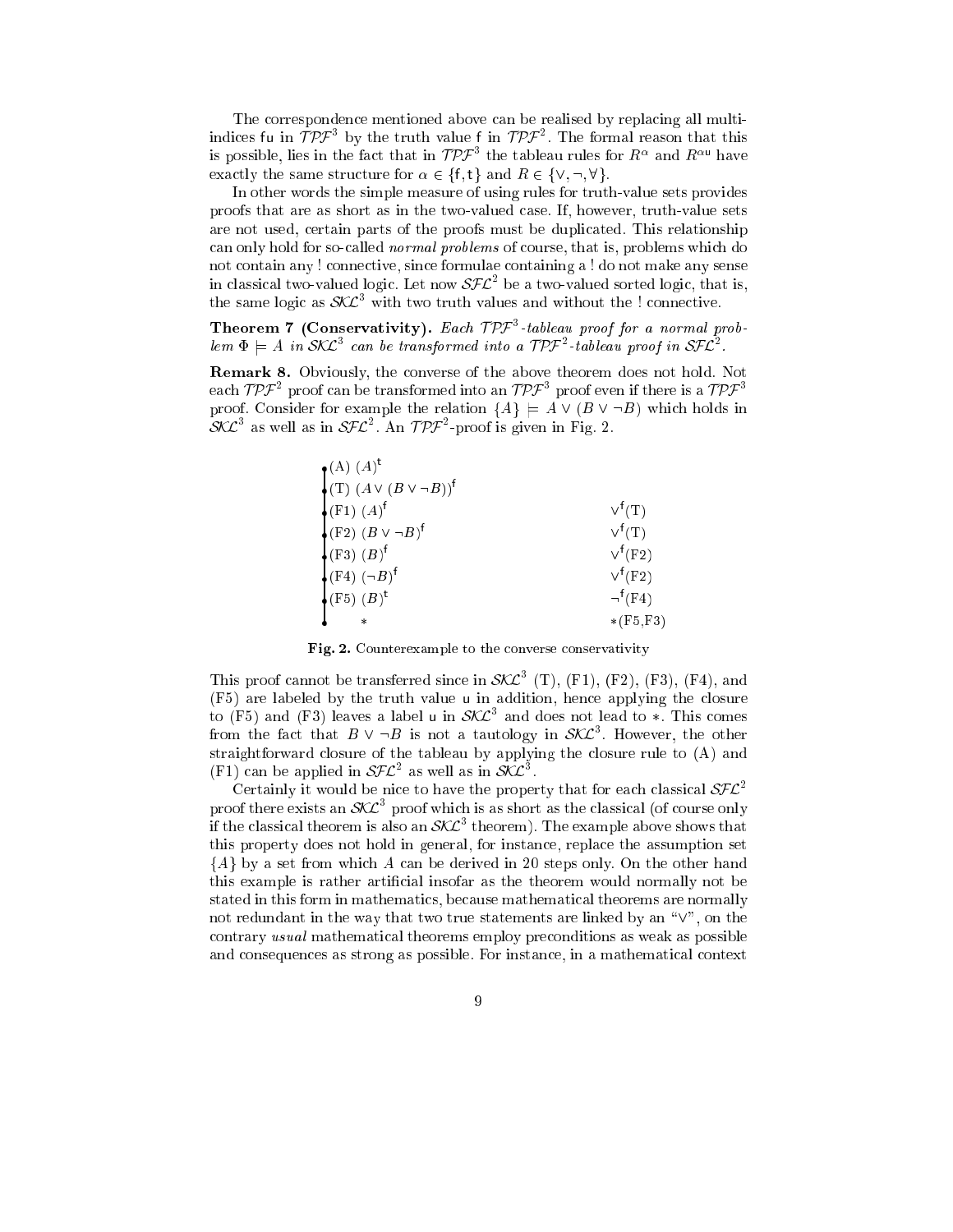we would expect theorems like A,  $B \vee \neg B$ ,  $A \wedge (B \vee \neg B)$ . While a proof for the first (from the assumptions A) can be transferred from  $\mathcal{SFL}^2$  to  $\mathcal{SKL}^3$ , the latter two are not theorems in  $\delta\lambda L$  . Hence we expect that for usual mathematical theorems the proof effort in  $\delta \mathcal{L}^+$  will not be bigger then in  $\delta \mathcal{L} \mathcal{L}^+$ .

If we look again at the counterexample above, we see a general principle, how it is possible to generate a classical proof that cannot be lifted to a  $TPF<sup>3</sup>$ proof, essentially closing the tableau by two complementary formulae, which both stem from the theorem. In such a case the branch can be closed on two formulae, labeled <sup>t</sup> and <sup>f</sup> in the two-valued setting, but in the three-valued setting they are labeled by tu and uf, so the closure results in a formula labeled by u only.

In the following, we want to give a formal definition of a control strategy for  $I$   $P$   $\tau$  –that avoids these pitfalls. For this, we mark theorem nodes with  $U$ and leave assumption nodes unmarked. Marking the nodes generated by the application of a  $\mu$ - $\tau$  rule  $\Phi$  is carried out as follows: Add the truth value  $\bm{\mathsf{u}}$ to the labels of the premises and apply  $\Phi$ , then mark the new nodes with  $\mathcal{U}$ , iff their formulae contain the truth value u. It is a simple exercise to check, that the labeling of a node in a  $I\overline{P}$  tableau only depends on its origin (i.e., whether it descends from the theorem or not).

**Definition 9** ( $U$ <sup>-</sup>-Strategy). The applicability of all rules except *cut* remains unrestricted by  $u$  , while the *cut* rule is restricted to the case, where at most one of the parent nodes is in  $\mathcal{U}$ .

**Lemma IU** (Completeness of  $\mathcal{U}^s$ ).  $\mathcal{U}^s$  is a complete strategy for  $\mathcal{U} \mathcal{V} \mathcal{F}^s$  on  $\it the \ norm$ al fragment of SNL $\,$  .

Note that in  $\mu$  -tableaux no node can have the singleton label  ${\mathsf u},$  and that hence the connective and quantifier rules for that label are redundant in  $\mathcal{TPF}^3$ for the normal fragment of  $\mathcal{S}\mathcal{N}\mathcal{L}^-.$ 

Since, the  $T P^{\prime}$  and  $T P^{\prime}$  rules are identical in structure, and the marks  $\mu$  only depend on the origin of formulae, they can also be computed for TPF  $^{\circ}$ tableaux, if we leave formulae of the form  $t \leq \Delta$  unmarked, irrespective of their origin. This move imitates an application of the total rule that does not exist in TPF Let  $u^2$  be that strategy for TPF-tableaux that forbids cut on formulae marked with  $\mathcal{U}$ .

**Theorem II (Lifting).** Each  $U_1$ -tableau can be lifted to an isomorphic  $U_1$ -

Obviously, the strategy  $u^2$  is not complete for  $\delta \mathcal{F} \mathcal{L}^2$ , and indeed we do not want it to be, since  $\delta\Lambda\mathcal{L}^+$  was developed to eliminate formulae from the set of formulae that are provable in  ${\cal SFL}^-$  and thus in classical first-order logic, but that are generally not considered as *mathematical* theorems (like  $1/0 = 0 \vee 1/0 \neq 0$ ).

Actually, we snow the adequacy of  $\mu$  -tableau for the normal fragment of SALT. To see that  $u^{\omega}$  is sound let for a closed  $u^{\omega}$ -tableau for a consequent  $\Phi = A$ , then it can be lifted to a closed  $\mathcal{U}^3$ -tableau by Theorem 11, by the soundness of  $T P^{\mu\nu}$  the consequent must be unsatisfiable. The completeness of  $\mathcal{U}$ °-tableau, Lemma 10, for the normal fragment of SAL $^\circ$ , directly entails the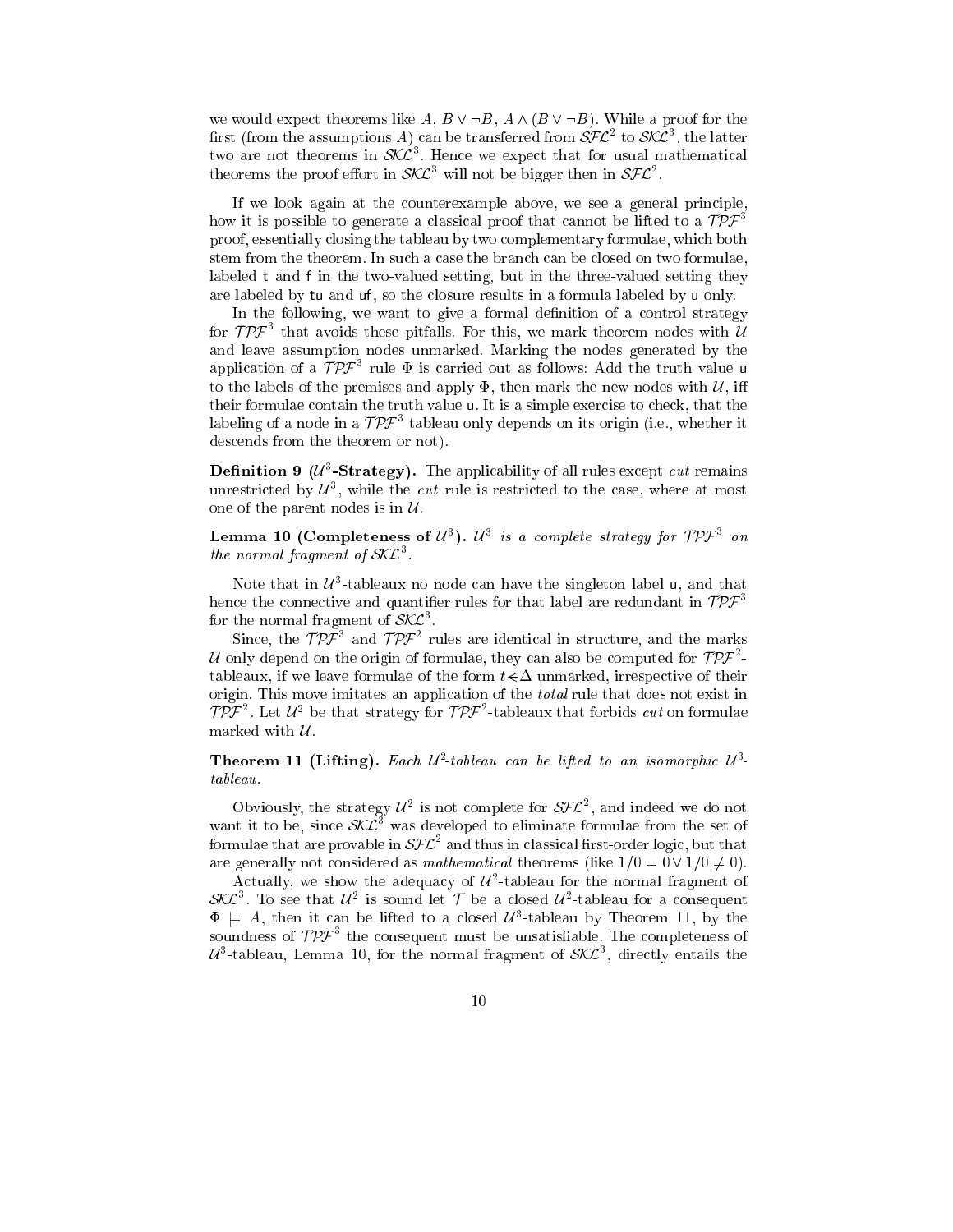completeness of  $\mu^-$  with respect to the three-valued (mathematical) semantics by conservativity, Theorem 7.

**Theorem 12.** The TPF calculus with the  $U^2$  restriction strategy is an adequate calculus for the normal fragment of  $\mathcal{S\!N\!L}$ .

Now, we can ask, what is lost by restricting ourselves to the normal fragment of  $\mathcal{S}\wedge\mathcal{L}$  . It is not that we cannot specify definedness assumptions for the mathematical objects. This is always possible in the assumption part of consequents, even without an explicit !-connective since  $(A)^t$  is equivalent to  $(A \vee \neg A)^t$ . In the theorem part, this is not possible, since the presence of the label <sup>u</sup> blocks the equivalence. Thus it is not possible to prove theorems about the undefinedness of formulae such as  $1/0 \notin \Delta \models \neg P(1/0)$ . Note that we can still prove assertions about the definedness of terms, like in  $1/0 \notin \Delta \models f(1/0) \notin \Delta$ . So in fact  $\mathcal{SFL}^2$ with  $U^*$ -tableau is a very good approximation of  $S\Lambda L^*$ .

As discussed in Remark 8 proofs in SAL<sup>-</sup> may be inevitably longer than proofs in  $\partial \mathcal{F} L$  . This, however, does not mean that short proofs are excluded by the  $u$  -strategy if they exist in the three-valued calculus, since the truth value set tr in  $\mu$   $\mu$  proofs does not occur for the normal fragment of SKL  $\,$  .

In the resolution calculus  $\mathcal{R}P\mathcal{F}^*$  [KK94], we have a similar conservativity and strategy result. One reason for that is that the clause normal form transformations directly correspond to the analytic tableau rules for connectives and quantiers. For details see [KK97].

#### 4 **Conclusion**

In this paper we have refuted the common assumption, that a three-valued treatment of partial functions following the ideas of Kleene is impractical, since it requires a fundamental redesign of the current theorem proving technology. This tacit assumption has led to a practical preference of the simpler (but less adequate) two-valued treatment of partial functions. The results in this paper show a simple way towards a practical implementation: In an existing theorem prover for dynamic sorts like SPASS [WGR90], only the strategy  $u^2$  has to be imposed  $\ldots$ 

As we have stated in Remark 8, for most mathematical theorems, this does not even result in a loss of efficiency (proof length). However, the experiment in SPASS should not be regarded as a full-blown implementation of the normal fragment of  $\mathcal{S}\Lambda\mathcal{L}^*$ , since the interaction with equality and the interaction of the  $\mu$  -strategy with the other strategies (e.g. reduction) has not been addressed in this paper. We leave this problem to future work.

From another perspective, the  $u$  -strategy can be seen as a substitute (that is easier to implement) for the third truth value, whose presence is adequately represented by marking a two-valued literal by  $\mathcal U$ . Note that this underlines the intuition, that strong Kleene logic is a variant of classical first-order logic that only adds a definedness check for the application of partial functions to the logic without changing the logic proper. In particular, it is plausible that results as those presented in this paper will not in general hold for multi-valued logics.

Christoph Weidenbach has added the necessary extensions to the pure resolution part of SPASS [WGR96] in a matter of a few hours.